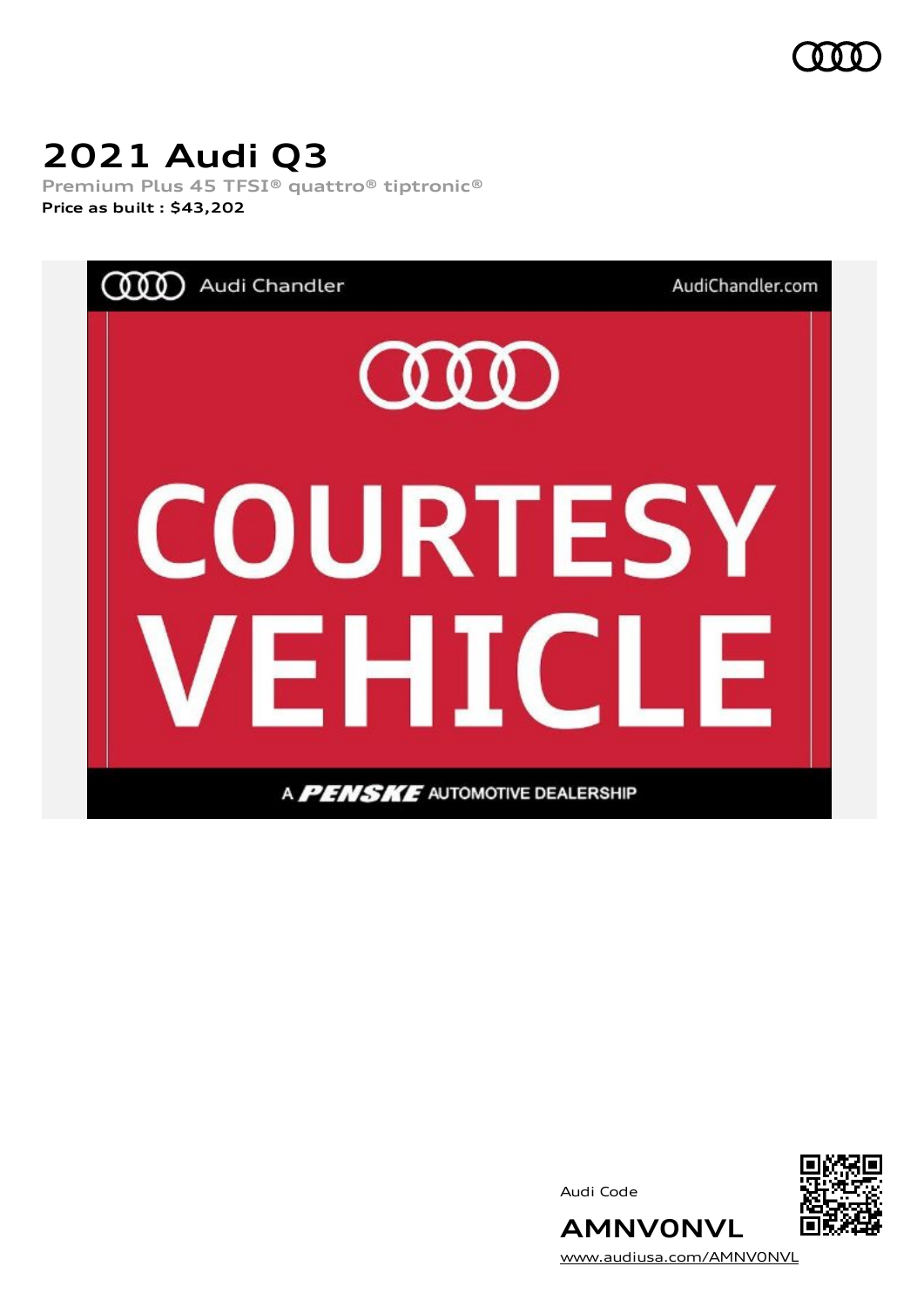### **Summary**

**Audi 2021 Audi Q3** Premium Plus 45 TFSI® quattro® tiptronic®

**Price as buil[t](#page-10-0)** \$43,202

#### **Exterior colour**

Chronos Gray metallic

#### **Interior colour**

| Seats     | Pearl Beige  |
|-----------|--------------|
| Dashboard | Black        |
| Carpet    | Black        |
| Headliner | Lunar Silver |

### **Technical Specifications**

| Engine type                  | 2.0-liter four-cylinder                       |
|------------------------------|-----------------------------------------------|
| stroke                       | Displacement/Bore and 1,984/82.5 x 92.8 cc/mm |
| Max. output                  | 228 HP                                        |
| Torque                       | 258 lb-ft@rpm                                 |
| Top track speed              | 130 mph $1$                                   |
| Acceleration (0 - 60<br>mph) | 7.0 seconds                                   |
| Recommended fuel             | Regular                                       |



#### **Further Information**

| Warranty        | No          |
|-----------------|-------------|
| Mileage         | 8,550 miles |
| Type of vehicle | Used car    |
|                 |             |

**Audi Code** AMNV0NVL

**Your configuration on www.audiusa.com** [www.audiusa.com/AMNV0NVL](https://www.audiusa.com/AMNV0NVL)

**Commission number** 7b374ac10a0e09af0a32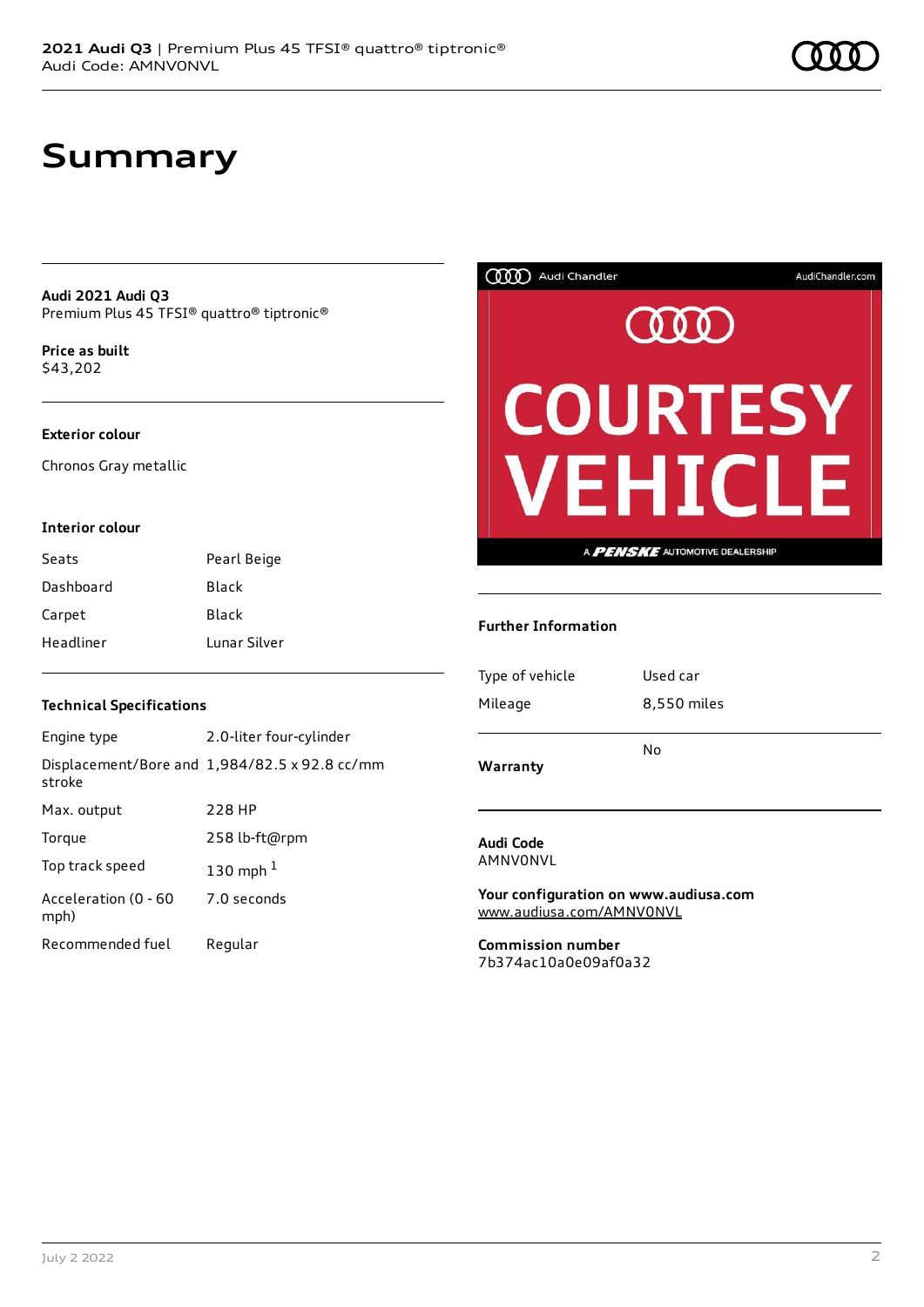# **Equipment**

Chronos Gray metallic

Adaptive cruise assist with Traffic jam assist

Garage door opener (Homelink®)

Audi advanced key-keyless start, stop and entry

Power-adjustable, power-folding, heated exterior side mirrors with auto-dimming on driver side

Full LED headlights

Dynamic automatic headlight leveling

Auto-dimming frame-less interior rear view mirror with digital compass

Contour/Ambient LED interior lighting package - multicolor

Aluminum Spectrum inlays



1<sup>1</sup> HomeLink.



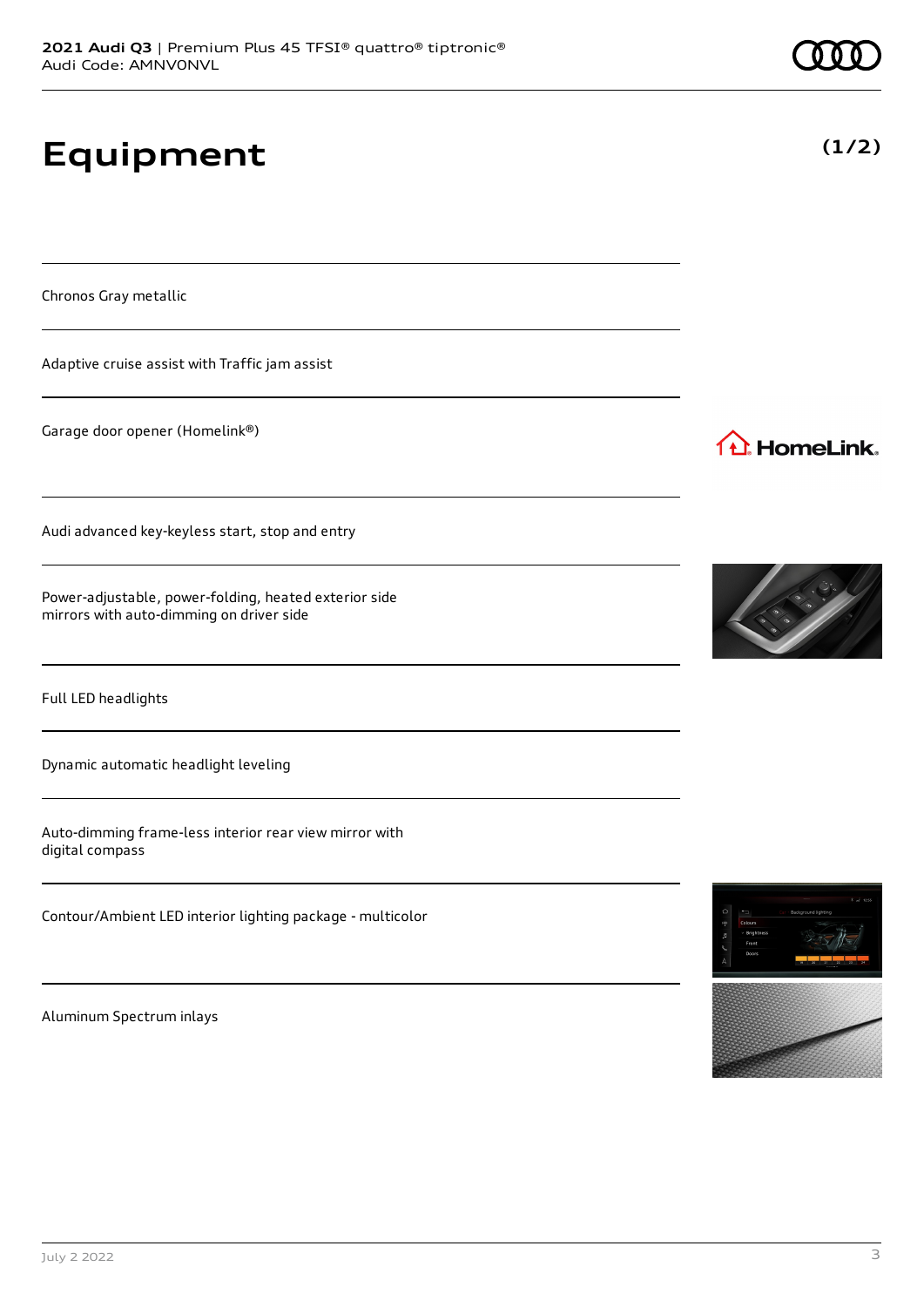**Equipment**

Audi pre sense® city and Audi pre sense® front

Parking system plus (front and rear acoustic sensors)

SiriusXM® with 90-day All Access trial subscription

Audi Phone Box with wireless charging



(((SiriusXM))

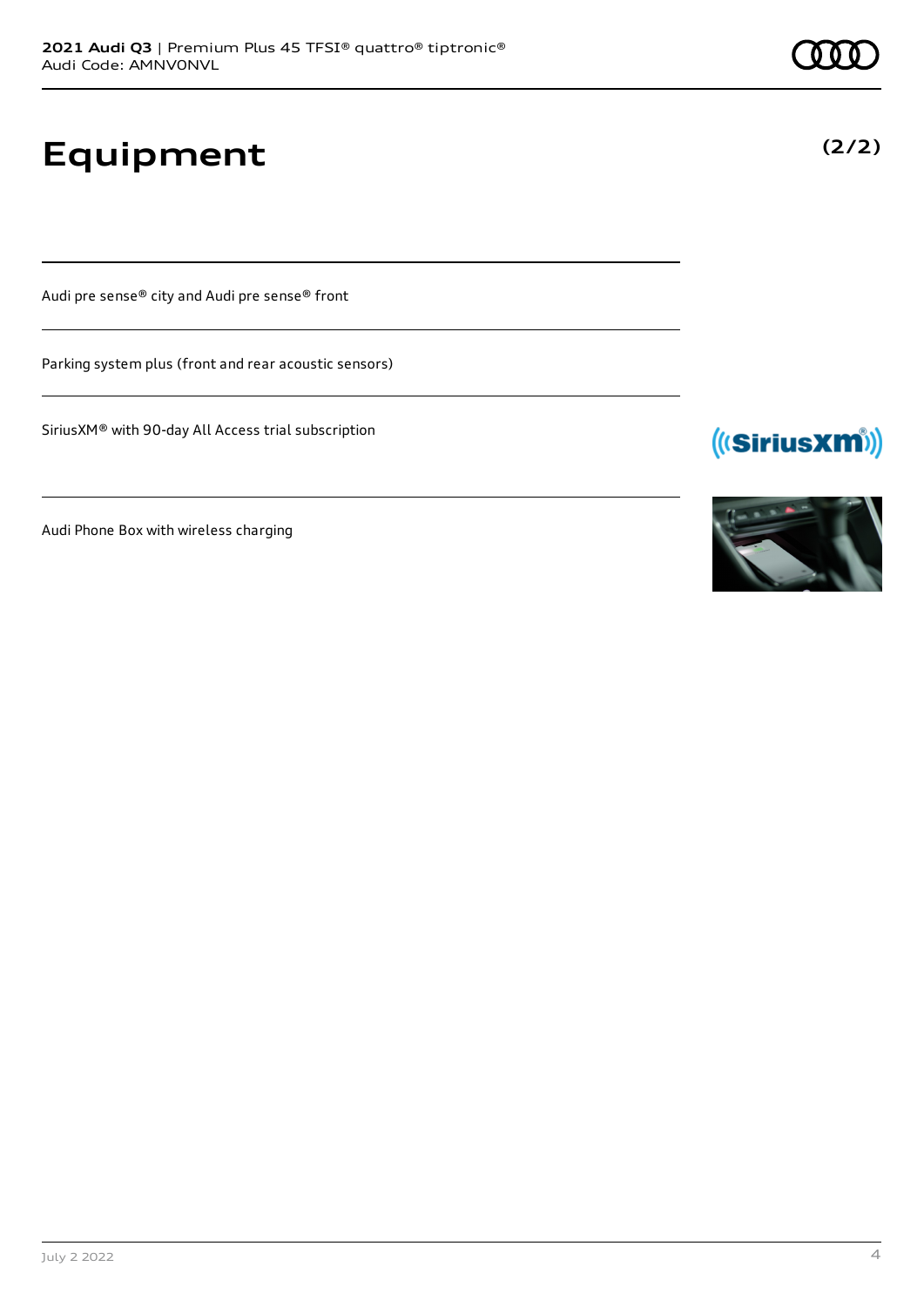### **Standard features**

### **Safety and Security**

| 4UB   | Driver and front-passenger advanced airbags                     |
|-------|-----------------------------------------------------------------|
| 1AS   | Electronic stability program (ESP) with<br>offroad mode         |
| UH1   | Electromechanical parking brake                                 |
| 6Y2   | Top speed electronically limited to 130 mph                     |
| 4H5   | Electronic rear child door locks                                |
| 1 N 7 | Progressive steering                                            |
| 7K6   | Tire-pressure monitoring system                                 |
| 4X3   | Advanced Airbag Protection System                               |
| 8N6   | Light/rain sensor                                               |
| 3B7   | Lower Anchors and Tethers for Children<br>(LATCH) in rear seats |
|       |                                                                 |

### **Interior**

| 3FU             | Power panoramic sunroof                                        |
|-----------------|----------------------------------------------------------------|
| VT5             | S line® stainless steel illuminated door sill<br>inlays        |
| KH <sub>5</sub> | Three-zone automatic climate control<br>system                 |
| 1 XX            | Three-spoke multifunction steering wheel<br>with shift paddles |
| 7HC             | Extended leather package                                       |
| 6E3             | Front center armrest                                           |
| 4F7             | Power tailgate                                                 |
| 5KR             | Split-folding 40/20/40 rear seatbacks                          |
| N1M             | Leather seat covers                                            |
| 4A3             | Heated front seats                                             |

### **Exterior**

| 1D8 | Provision for towing bracket           |
|-----|----------------------------------------|
| 1S1 | Vehicle tool kit and vehicle jack      |
| 3S1 | Aluminum roof rails                    |
| 511 | Tailgate roof spoiler                  |
| 8TB | Rear fog lights                        |
| H87 | 235/55 R18 all-season tires            |
| 8VM | LED taillights with dynamic indicators |
| 47B | Aluminum trim around exterior windows  |
| C30 | 18" 5-twin-spoke dynamic design wheels |

### **Infotainment and Driver Assistance**

| UG5             | Hill descent control                                                                                      |
|-----------------|-----------------------------------------------------------------------------------------------------------|
| 2H <sub>6</sub> | Audi drive select                                                                                         |
| 7W1             | Audi pre sense <sup>®</sup> basic                                                                         |
| UD <sub>2</sub> | Audi smartphone interface including Apple<br>CarPlay® and Google™ Android Auto™ for<br>compatible devices |
| KA2             | Rear view camera                                                                                          |
| 8G1             | High beam assist                                                                                          |
| 9VD             | Audi sound system                                                                                         |
| 9S0             | Digital instrument cluster 10.25"                                                                         |
| I8V             | MMI® with 8.8" display                                                                                    |
| QH1             | Voice dialogue system                                                                                     |
|                 |                                                                                                           |

### **Interior**

QE1 Storage package

QJ1 Aluminium interior package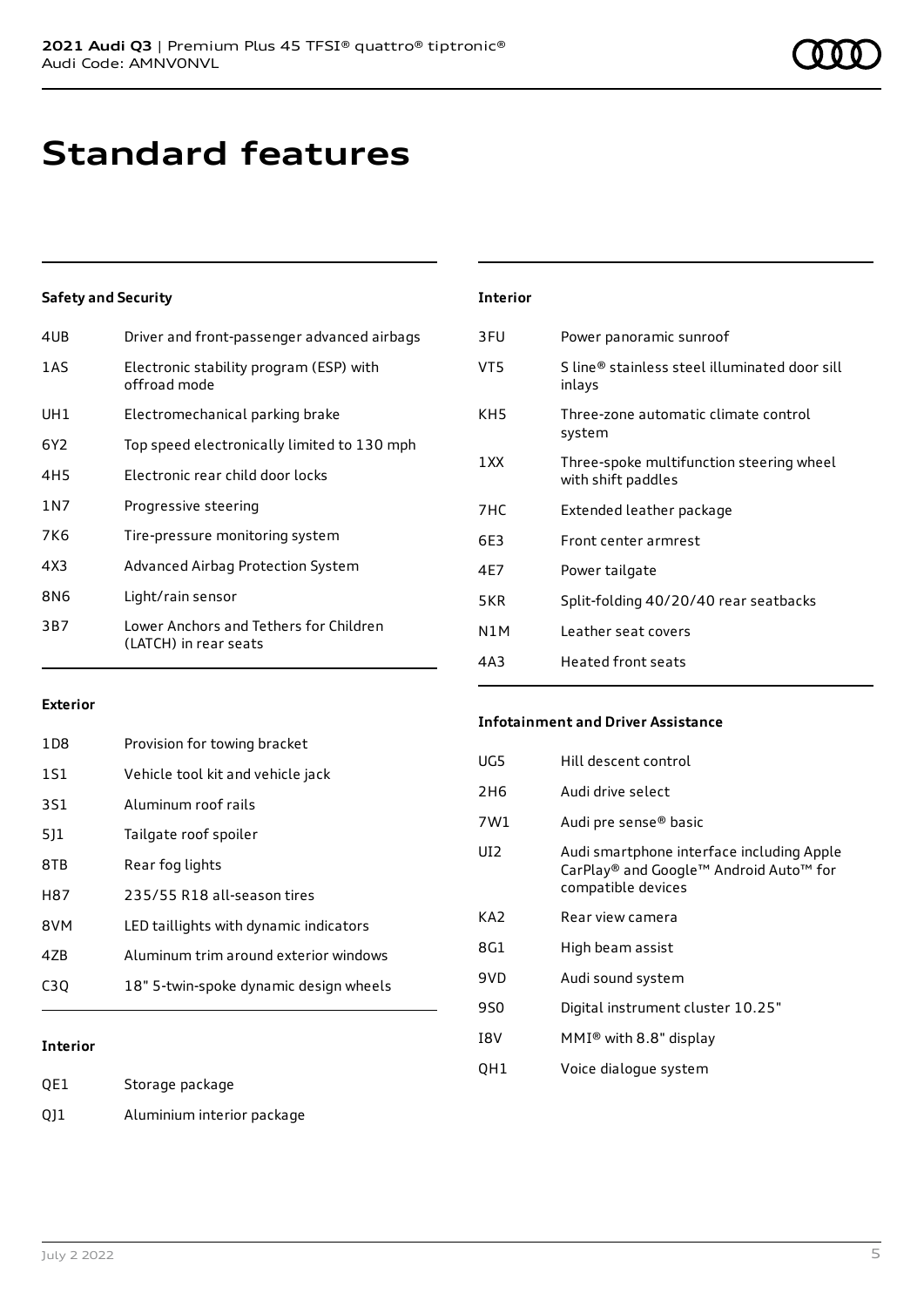### **Dealer remarks**

Courtesy Vehicle, Please call to Schedule a viewing

One-Owner. 20/28 City/Highway MPG

At Audi Chandler we strive to make your Luxury buying experience a "Luxury" experience. Every Used car gets the following....Free Carfax on every car, Free 24hr Roadside assistance, 3-Day exchange no questions asked, Clear no Haggle pricing..... Call, Click, or stop by. Current service loaner, mileage may not be accurate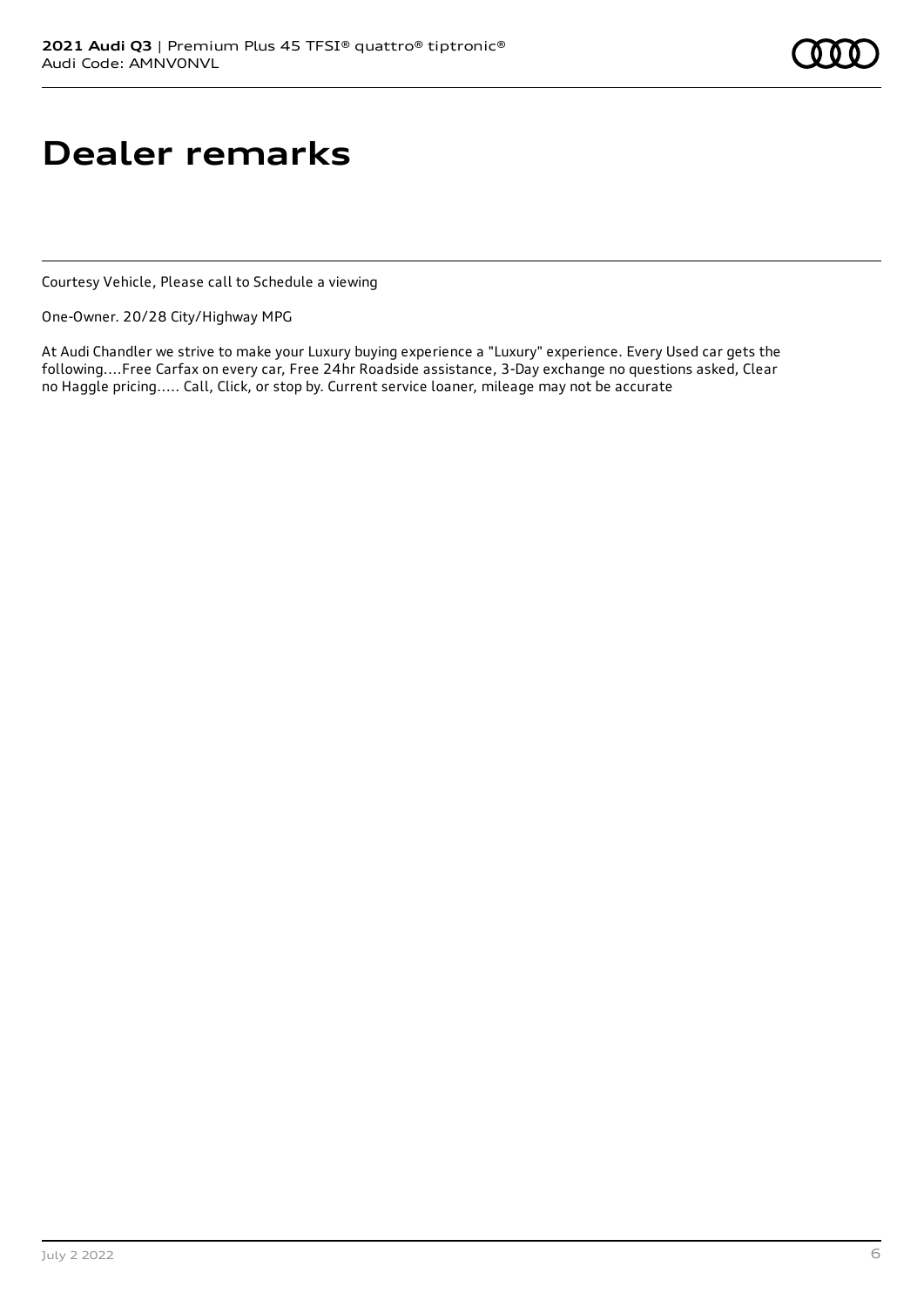### **Technical Specifications**

#### **Engineering | Performance**

| Engine type                                 | 2.0-liter four-cylinder                                               |
|---------------------------------------------|-----------------------------------------------------------------------|
| Power Level                                 | 45                                                                    |
| Max. output                                 | 228 HP                                                                |
| Displacement                                | 2.0 L                                                                 |
| Torque                                      | 258 lb-ft@rpm                                                         |
| Valvetrain                                  | 16-valve DOHC with Audi valvelift<br>system and variable valve timing |
| Acceleration (0 - 60<br>mph)                | 7.0 seconds                                                           |
| Engine block                                | Cast-iron                                                             |
| Induction/fuel injection Turbocharged/TFSI® |                                                                       |
| Cylinder head                               | Aluminum-alloy                                                        |
| stroke                                      | Displacement/Bore and 1,984/82.5 x 92.8 cc/mm                         |
| Top track speed <sup>1</sup>                | $130$ mph                                                             |

| <b>Suspension</b>             |                                                          |
|-------------------------------|----------------------------------------------------------|
| Front axle                    | MacPherson strut front suspension                        |
| Rear axle                     | Four-link rear suspension                                |
| <b>Brake system</b>           |                                                          |
| <b>Front brakes</b>           | 13.4 (ventilated disc) in                                |
| Rear brakes                   | 12.2 (ventilated disc) in                                |
| Parking brake                 | Electromechanical                                        |
| <b>Body</b>                   |                                                          |
| Material                      | Multi-material body construction<br>(steel and aluminum) |
| Corrosion protection          | Multistep anti-corrosion protection                      |
| <b>Warranty   Maintenance</b> |                                                          |
| Warranty                      | 4-year/50,000-mile Audi New                              |

Vehicle Limited Warranty

#### **Driveline**

| Drivetrain type | quattro <sup>®</sup> all-wheel drive                         |
|-----------------|--------------------------------------------------------------|
| Transmission    | Eight-speed Tiptronic <sup>®</sup> automatic<br>transmission |

### **Steering**

Steering type Electromechanical power steering system Turning diameter, curb-38.4 ft to-curb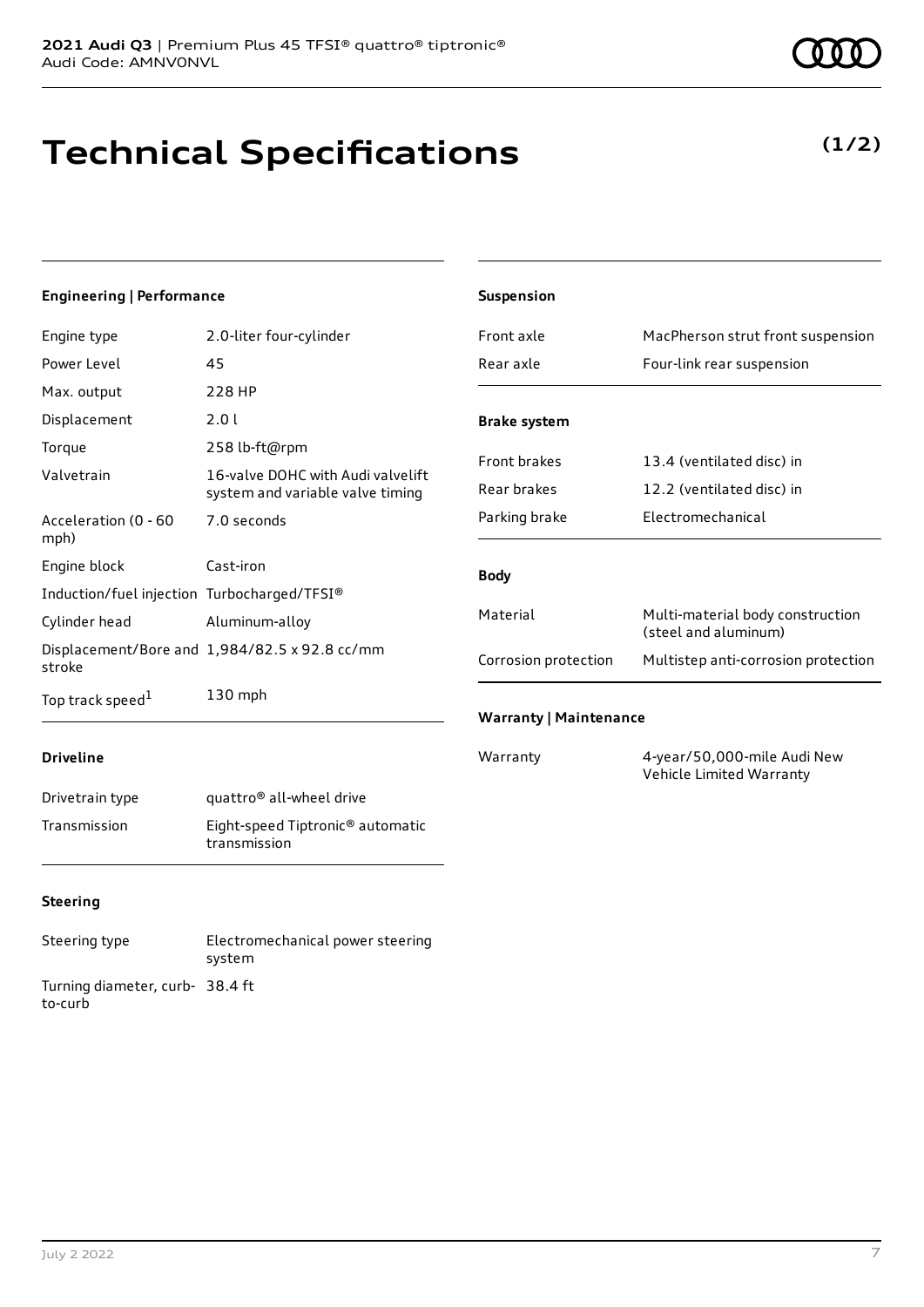### **Technical Specifications**

#### **Exterior Measurements**

| Height                           | 62.9 in  |
|----------------------------------|----------|
| Overall width without<br>mirrors | 72.8 in  |
| Length                           | 176.6 in |
| Wheelbase                        | 105.5 in |
| Drag coefficient                 | 0.36 Cw  |
| Overall width with<br>mirrors    | 79.7 in  |
| Track rear                       | 61.9 in  |
| <b>Track front</b>               | 62.2 in  |
| Curb weight                      | 3,916 lb |

#### **Interior measurements**

| Seating capacity                          | 5                      |
|-------------------------------------------|------------------------|
| Head room with middle 37.6 in<br>sunroof  |                        |
| Head room with front<br>sunroof           | 39.6 in                |
| Shoulder room, front                      | 56.7 in                |
| Leg room, middle                          | $36.1$ in              |
| Shoulder room, middle                     | $55.1$ in              |
| Leg room, front                           | 40.0 in                |
| Cargo volume, rear<br>seatbacks up/folded | 23.7/48.0 cu ft, cu ft |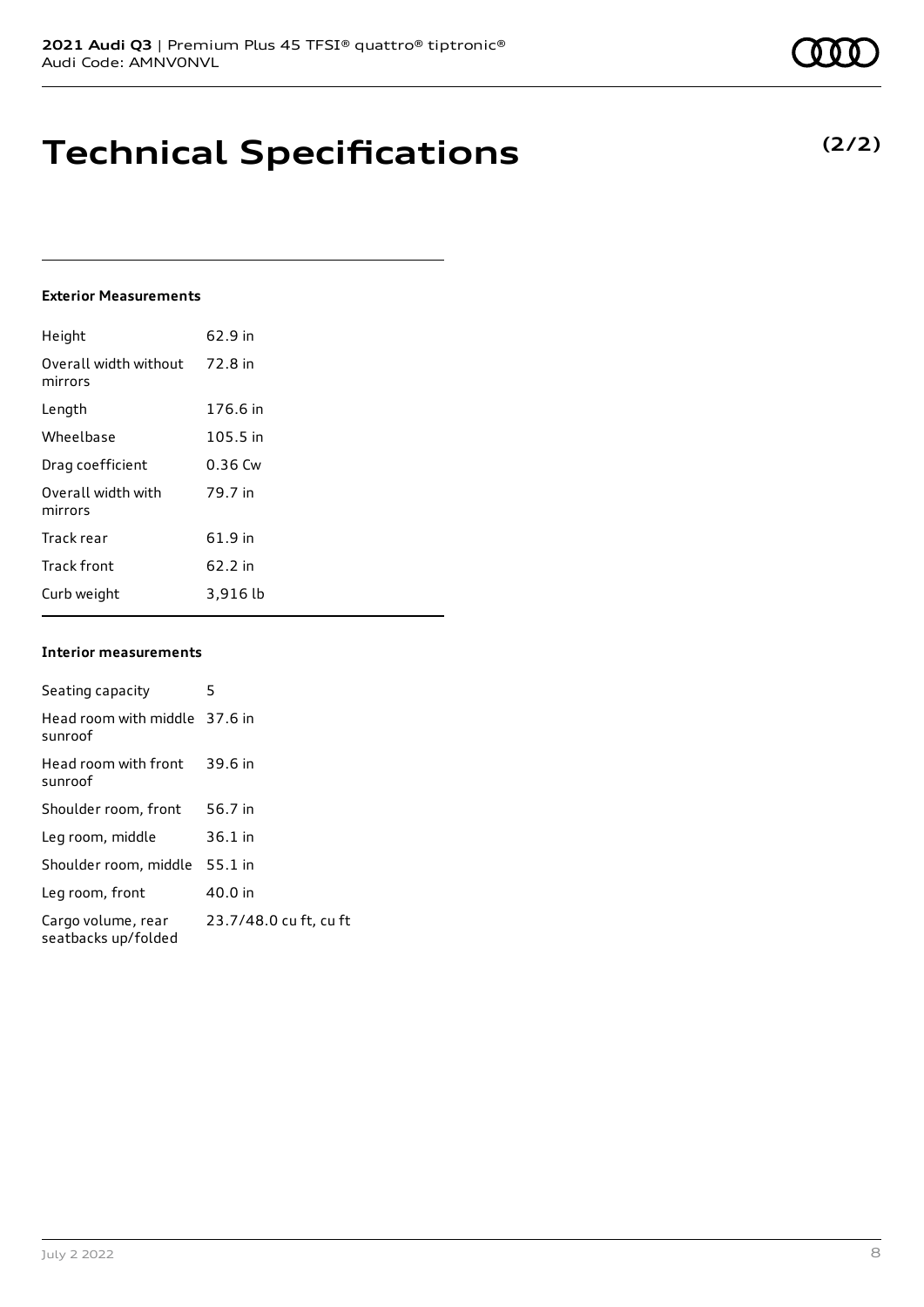### **Consumption- and emission**

**Consumption by NEDC**

combined 23 mpg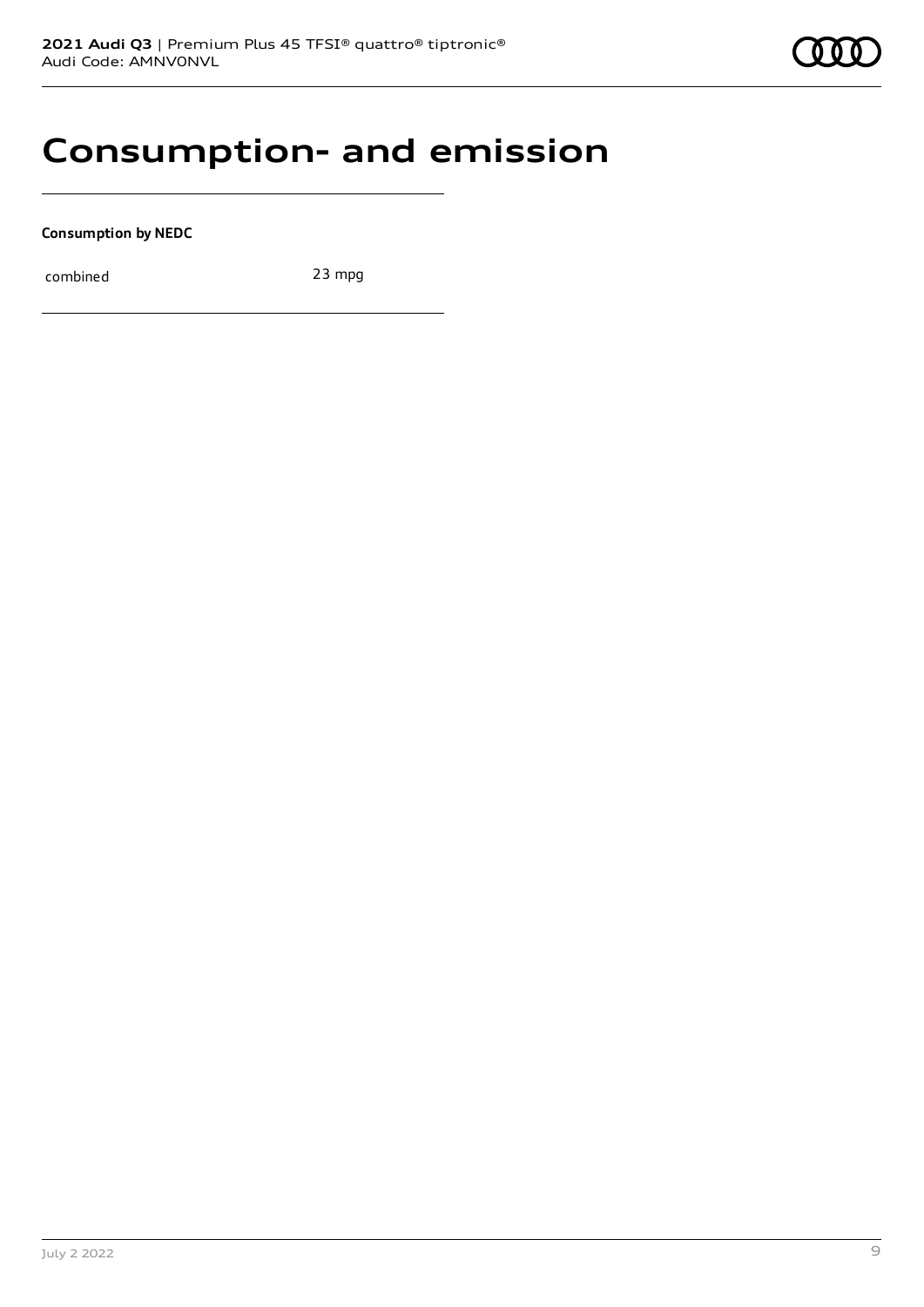

### **Contact**

Dealer **Audi Chandler**

7460 W Orchid Ln 85226 Chandler AZ

Phone: +14809410000 FAX: 4804213225

www: [https://www.audichandler.com](https://www.audichandler.com/)